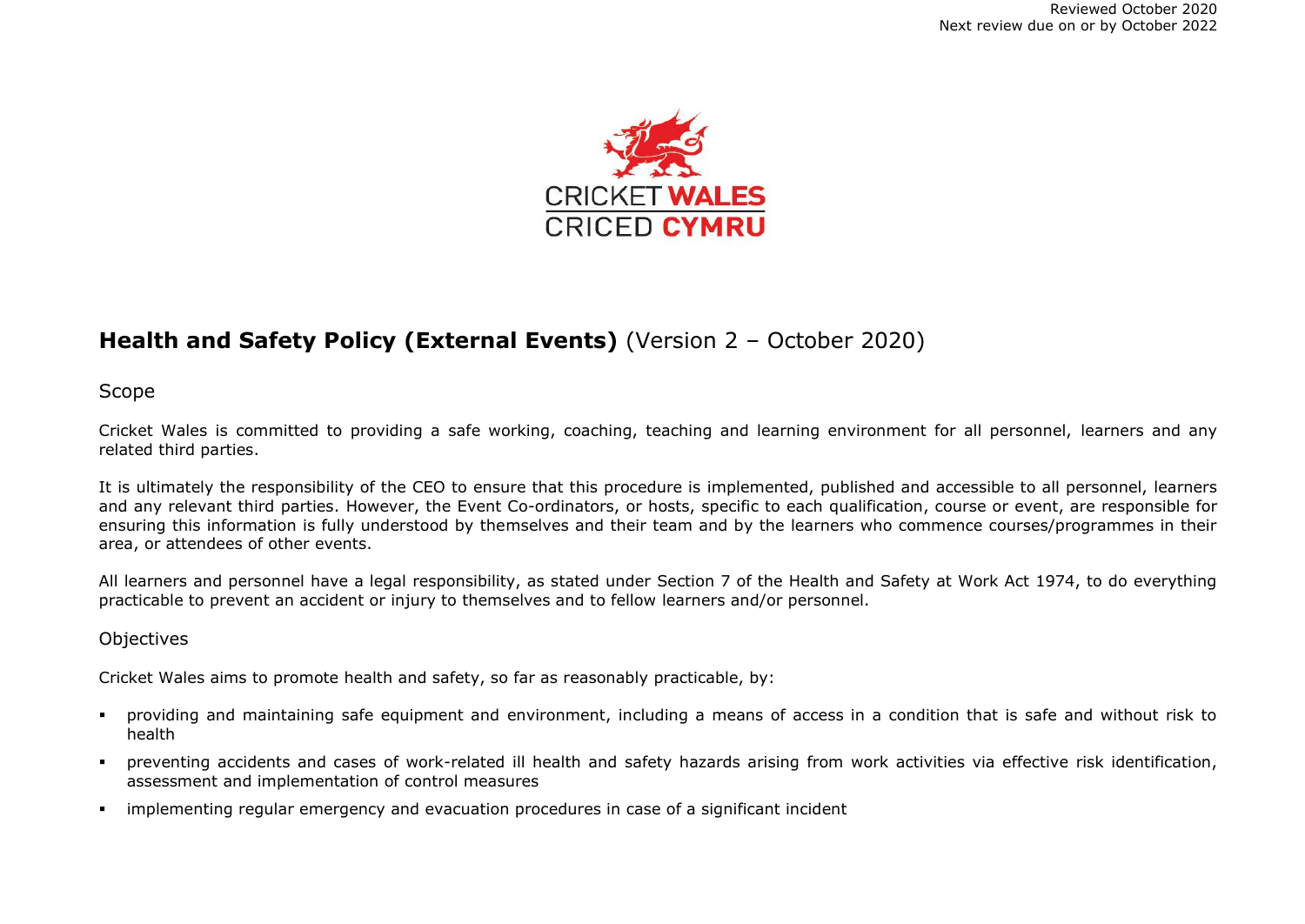- protecting the health and safety and welfare of individuals and vulnerable learners via systematic risk management
- engaging with learners, personnel and any related third parties, to provide providing relevant information, instruction, training and supervision, as is necessary to ensure health and safety
- providing adequate training and allocating appropriately qualified members of personnel to identify and control potentially hazardous situations/environments
- complying with statutory regulation on health and safety and welfare of learners, personnel and any related third parties

This list is not exhaustive and represents general principles followed by Cricket Wales in respect of health and safety.

#### Risk Assessment Procedures

Cricket Wales ensure that suitable and sufficient control measures are in place to reduce identified risks in the delivery of all courses/programmes/events.

All personnel required to conduct risk assessments should seek and will be given the appropriate training and/or will be made aware of what is expected of them in advance. All recorded risk assessments are made available to all relevant staff who must ensure that all control and/or recovery measures plans are complied with and related actions recorded.

Where tutors/assessors/event organisers identify additional risks which were not previously identified, or where a current risk assessment is not in place, a risk assessment must be conducted.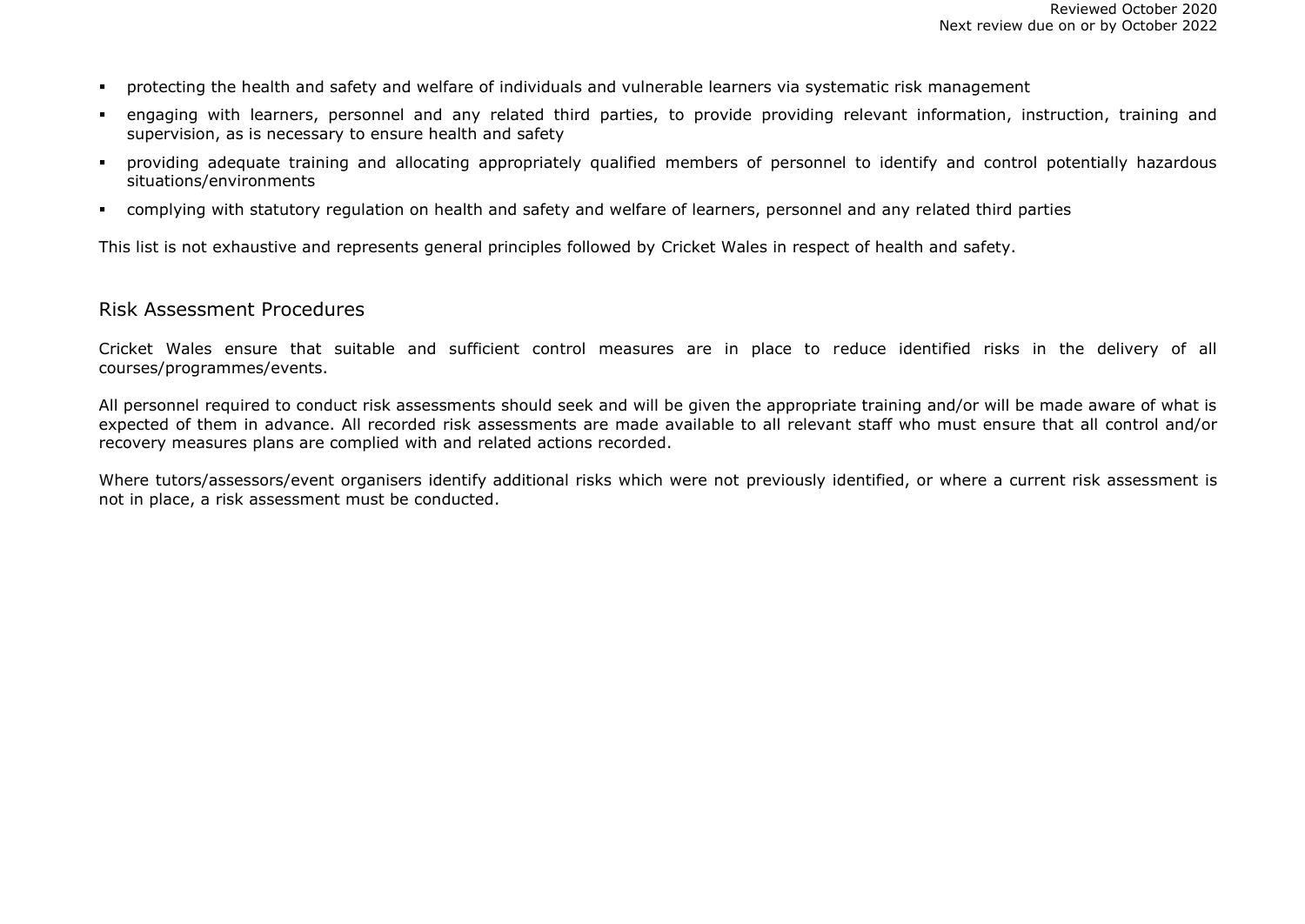## Risk Assessment Record

| Location/Site      |                                                                            |                                                     |                                                   |                                                                                                |                                                                   |
|--------------------|----------------------------------------------------------------------------|-----------------------------------------------------|---------------------------------------------------|------------------------------------------------------------------------------------------------|-------------------------------------------------------------------|
| Activity           |                                                                            |                                                     |                                                   |                                                                                                |                                                                   |
| Risk assessor      |                                                                            |                                                     | Date                                              |                                                                                                |                                                                   |
| Hazard Description | Cause and Consequence<br>(what causes the hazard<br>and why is it harmful) | Control Measures in<br>Place (preventive<br>action) | Recovery Measures in<br>Place (corrective action) | Severity/level of risk<br>(low/medium/high based on<br>evaluation of likelihood and<br>impact) | <b>Action Completion</b><br>Details (date and<br>nominated staff) |
|                    |                                                                            |                                                     |                                                   |                                                                                                |                                                                   |
|                    |                                                                            |                                                     |                                                   |                                                                                                |                                                                   |
|                    |                                                                            |                                                     |                                                   |                                                                                                |                                                                   |
|                    |                                                                            |                                                     |                                                   |                                                                                                |                                                                   |
|                    |                                                                            |                                                     |                                                   |                                                                                                |                                                                   |
| Signed             |                                                                            |                                                     | Time risk assessment completed                    |                                                                                                |                                                                   |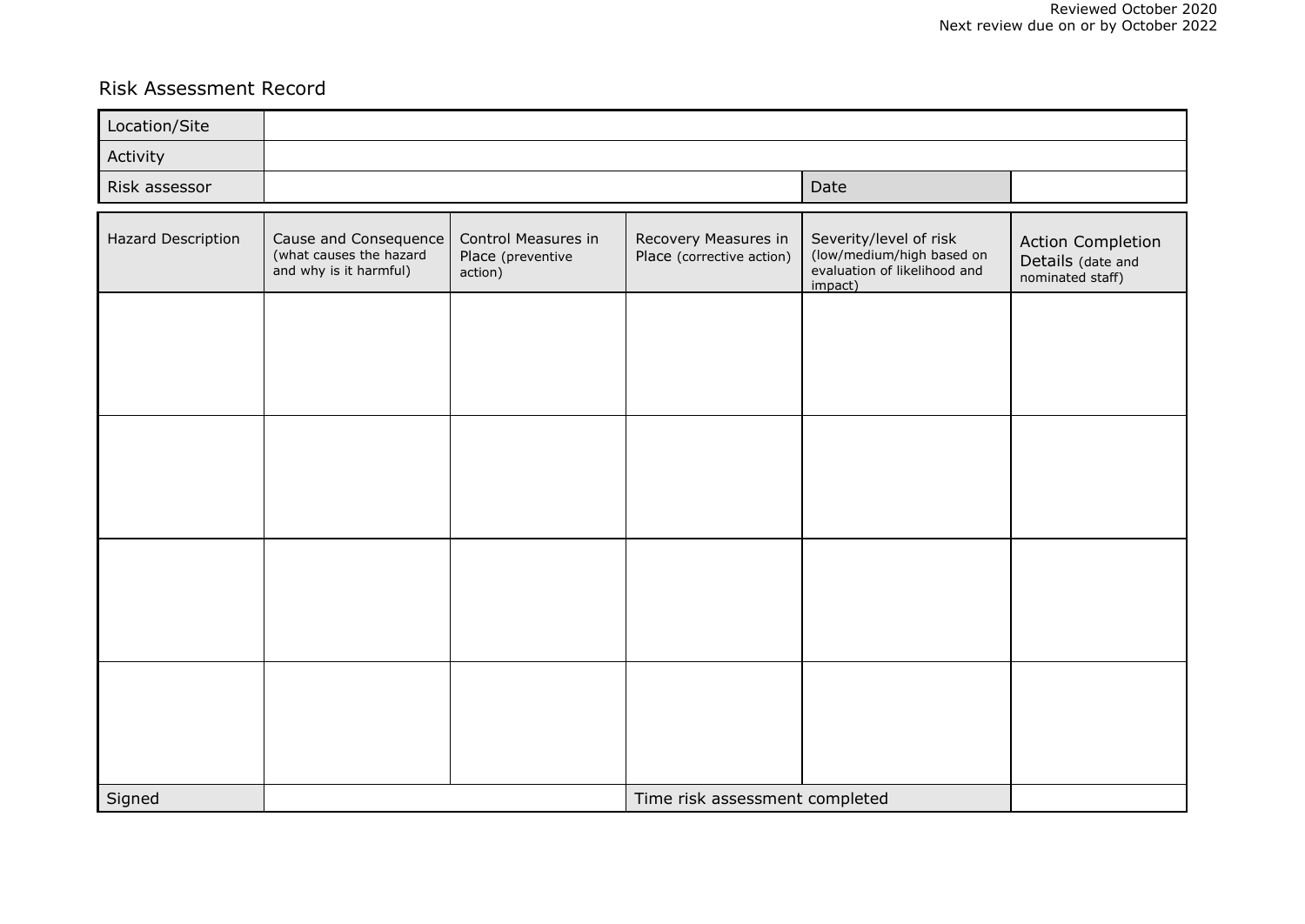## First Aid Procedure

The nominated/appointed individuals(s) are:

First-aiders

Course Organiser and Lead Tutor

Details provided at commencement of course

All confirmed nominees are appropriately qualified first-aiders, holding current first-aid certificates. Therefore, one of the first-aiders listed above must be contacted in the event of an incident occurring, to administer any first aid required. It is important that all issues where a first-aider has been involved are recorded in the necessary incident logbook(s) which accompany the first-aid box(es).

Whenever learners are present, to attend for a component of a course/programme, their tutor/assessor is responsible for making them aware of whom their nominated First- aiders are and where they can be found (they are required to be on site at the time of a course/programme taking place).

The first aid box(es) are located:

At Course Venue

Nominated first aiders are also provided with appropriate first-aid equipment.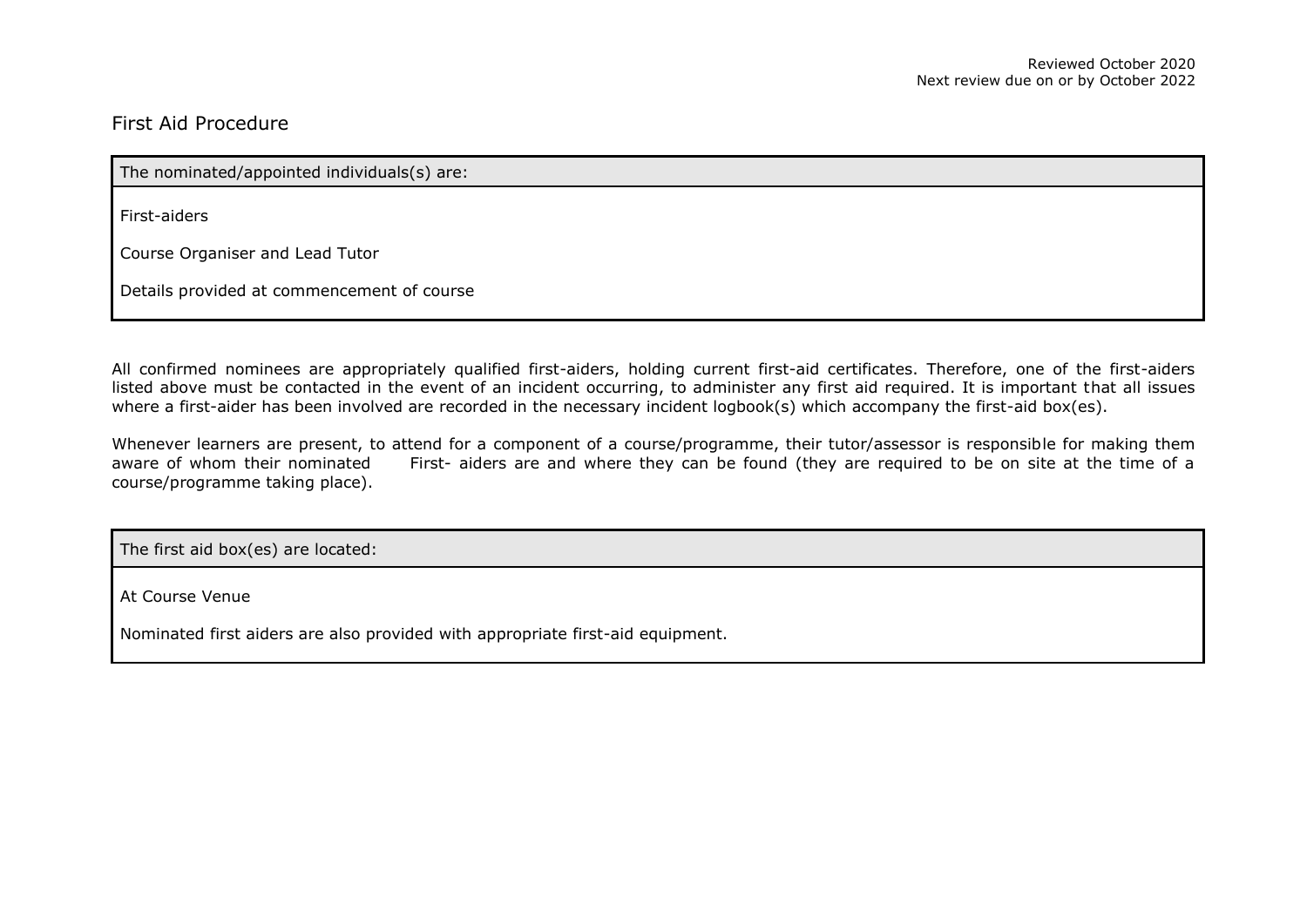### Accident Reporting

During a course the Tutor, Assessor, individual(s) in charge of the event (possibly via delegation) involved in the accident/incident is responsible for ensuring that an investigation takes place and than an accident/incident/near miss report is completed.

In the case of an injury, following appropriate care for the injured individual, the Tutor/ Assessor/individual(s) in charge of the event must inform the nominated person Kerry Lloyd at Cricket Wales.

The Accident Report Form should be forwarded immediately via the quickest route to enable details to be recorded and any actions noted.

Please note that delivery/assessment sites might also have their own recording procedures which will also need to be followed.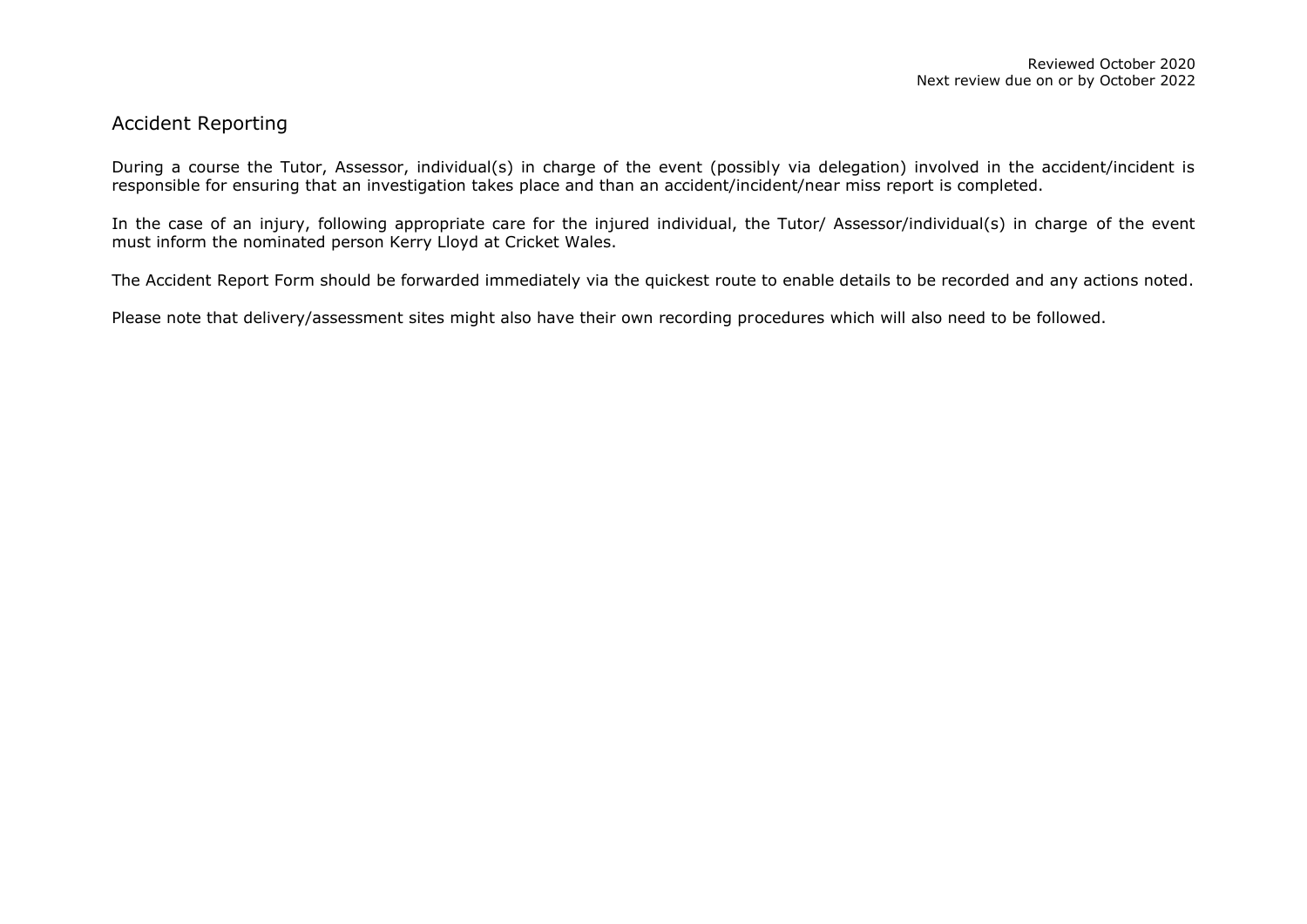# Accident Report

| Date, time, location and event details where the incident took place |      |  |  |  |
|----------------------------------------------------------------------|------|--|--|--|
| Date                                                                 | Time |  |  |  |
| Location (Venue)                                                     |      |  |  |  |
| Event details<br>(eg Qualification title and course<br>number)       |      |  |  |  |

| Injured persons details |          |  |  |
|-------------------------|----------|--|--|
| Name:                   |          |  |  |
| Occupation:             |          |  |  |
| Date of birth:          |          |  |  |
| Address:                | Postcode |  |  |
| Tel:                    |          |  |  |
| Email:                  |          |  |  |

| Details of all persons involved - insert details of all individuals actually involved in near miss, incident or accident |      |                |  |
|--------------------------------------------------------------------------------------------------------------------------|------|----------------|--|
|                                                                                                                          | Name | Contact number |  |
| $\mathbf{1}$                                                                                                             |      |                |  |
| $\vert$ 2                                                                                                                |      |                |  |
| $\overline{3}$                                                                                                           |      |                |  |
| $\overline{4}$                                                                                                           |      |                |  |
| $\overline{1}$                                                                                                           |      |                |  |